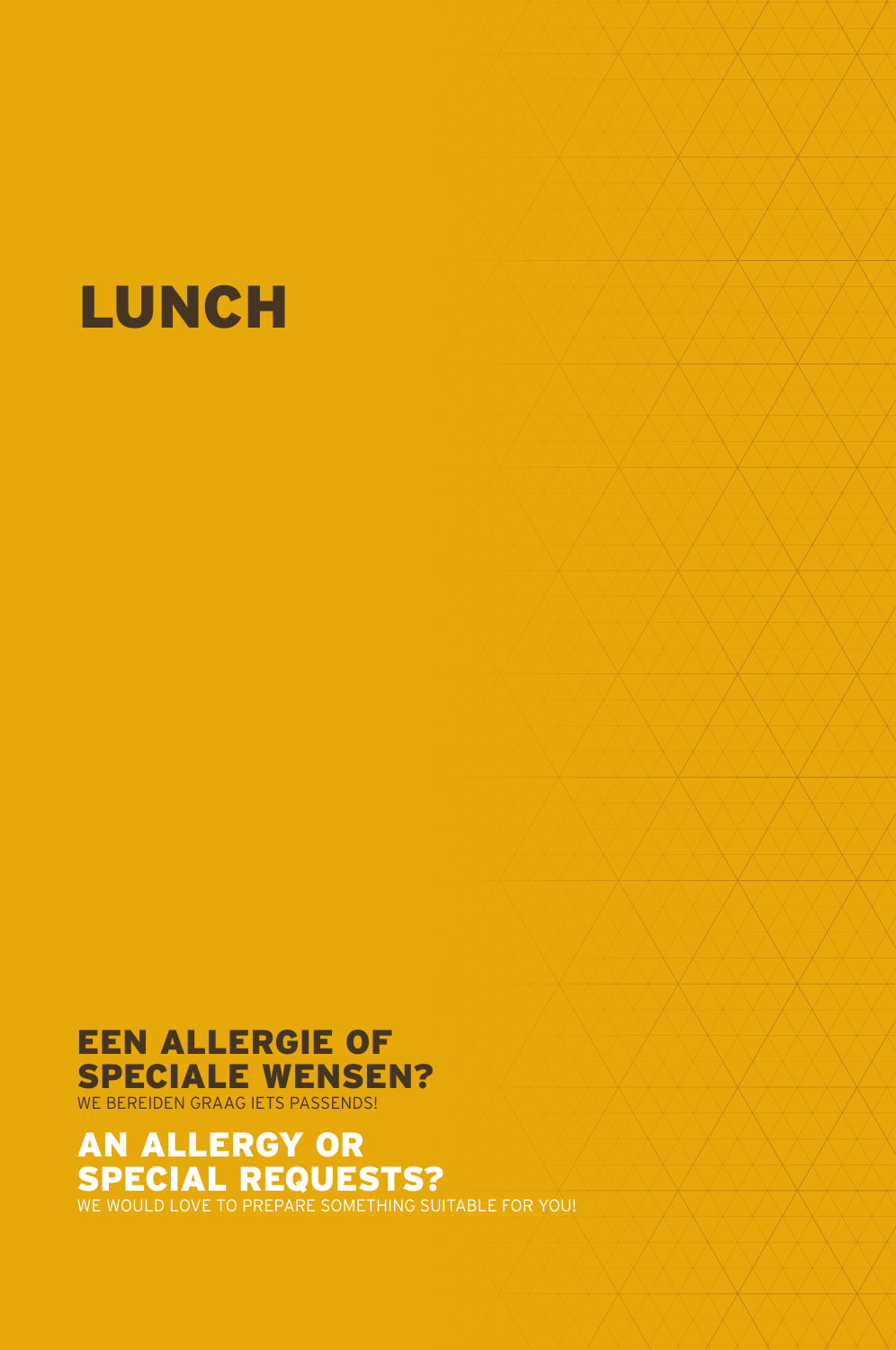### KOFFIE & THEE COFFEE & TEA

KOFFIE COFFEE 3.50

ESPRESSO 3.50

### ESPRESSO MACCHIATO 3.85

**DOPPIO 4.75** 

CAFÉ LATTE CAFFÈ LATTE 3.75

LATTE MACCHIATO 4.00

**IJSKOFFIE** ICED COFFFF 4.25

SOJA- | HAVERMELK SOY- | OAT MILK + 060

CAPPUCCINO 4.00

WARME CHOCOLADEMELK HOT CHOCOLATE 4.25 **MET SLAGROOM** WITH WHIPPED CREAM 4.85

THEE TEA 3.50

VERSE MUNTTHEE FRESH MINT TEA 4.75

VERSE GEMBERTHEE FRESH GINGER TEA 4.75

### **VERSE SAPPEN FRESH JUICES**

VERSE JUS D'ORANGE FRESH ORANGE JUICE 4.50 GROOT LARGE 7.75

HUISGEMAAKTE LIMONADE HOMEMADE LEMONADE 4.25 SINAASAPPEL – MANGO ORANGE - MANGO AARDBEIEN – BASILICUM STRAWBERRY - BASIL CITROEN - LIMOEN | FMON - I IMF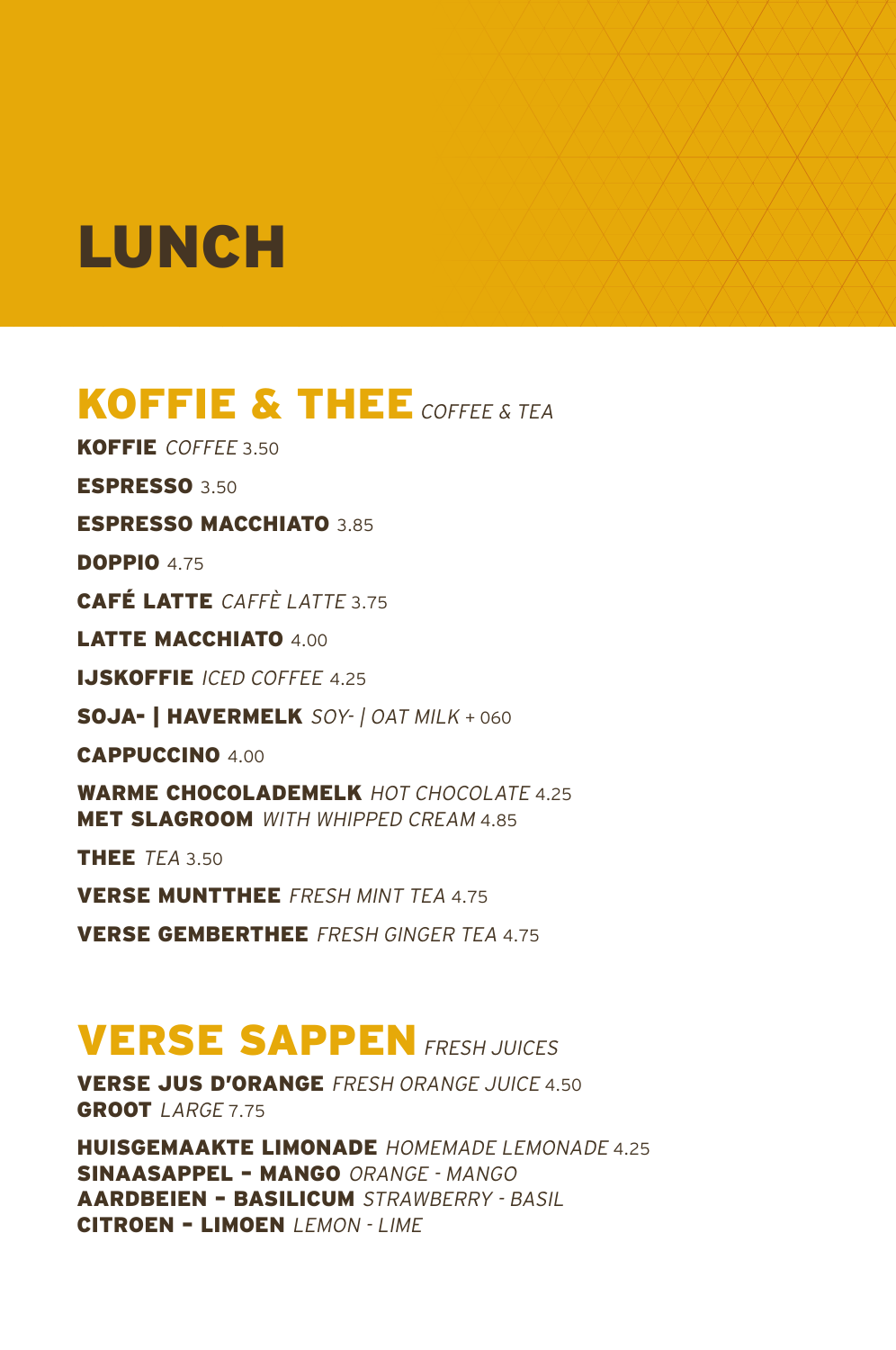### SANDWICHES<sup>HOT</sup>

### TUNA 11.50

HUISGEMAAKTE TONIJNSALADE WALDKORN PYRAMIDE | AUGURK | GEGRILDE PARPRIKA | ZA'ATER | MESCLUN

### HOMEMADE TUNA SALAD WALDKORN PYRAMID | PICKLE | GRILLED

PEPPER | ZA'ATER | MESCLUN

### CARPACCIO 14.75

WALDKORN CIABATTA | RUNDERMUIS | PARMEZAANSE KAAS | BASILICUMPESTO | PIJNBOOMPITJES | MESCLUN

WALDKORN CIABATTA | BEEF MOUSE | PARMESAN CHEESE | BASIL PESTO | PINE SEEDS | MESCLUN

### BROODJE MAHLER 13.75

FLAGUETTE | GEMARINEERDE KIPPENDIJEN | GEGRILDE GROENTEN | RODE UI | SAMBAL-MAYONAISE

### MAHLER SANDWICH

FLAGUETTE | MARINATED CHICKEN THIGHS | GRILLED VEGETABLES | RED ONION | SAMBAL **MAYONNAISF** 

### GEROOKTE ZALM 14.75

BAGEL | MEERGRANEN | VENKELSALADE | AUGURK | MESCLUN

SMOKED SALMON BAGEL | MULTIGRAIN | FENNEL SALAD | PICKLE | MESCLUN

### 12-UURTJE 14.75

BOERENBROOD WIT OF BRUIN | SOEP VAN DE CHEF | RUNDVLEES KROKET | GEBAKKEN EI | BOERENHAM EN KAAS

### 12 O'CLOCK

TRADITIONAL BREAD WHITE OR BROWN | SOUP FROM THE CHEF | BEEF CROQUETTE | FRIED EGG | FARMERS HAM AND CHEESE

## CLUBS

### CLUB SANDWICH 14.75

OMELET | GEROOKTE KIP | BACON | OUDE KAAS | TOMAAT | KOMKOMMER | MAYONAISE | CHIPS EN DIP

OMELETTE | SMOKED CHICKEN | BACON | OLD CHEESE | TOMATO | CUCUMBER | MAYONNAISE | CHIPS AND DIP

### CLUB VEGGIE 13.75

SPINAZIE | FÈTA | GEGRILDE GROENTEN | TOMAAT | OREGANO | MESCLUN | MAYONAISE | CHIPS EN DIP

SPINACH | FÈTA | GRILLED VEGETABLES | TOMATO | OREGANO | MESCLUN | MAYONNAISE | CHIPS AND DIP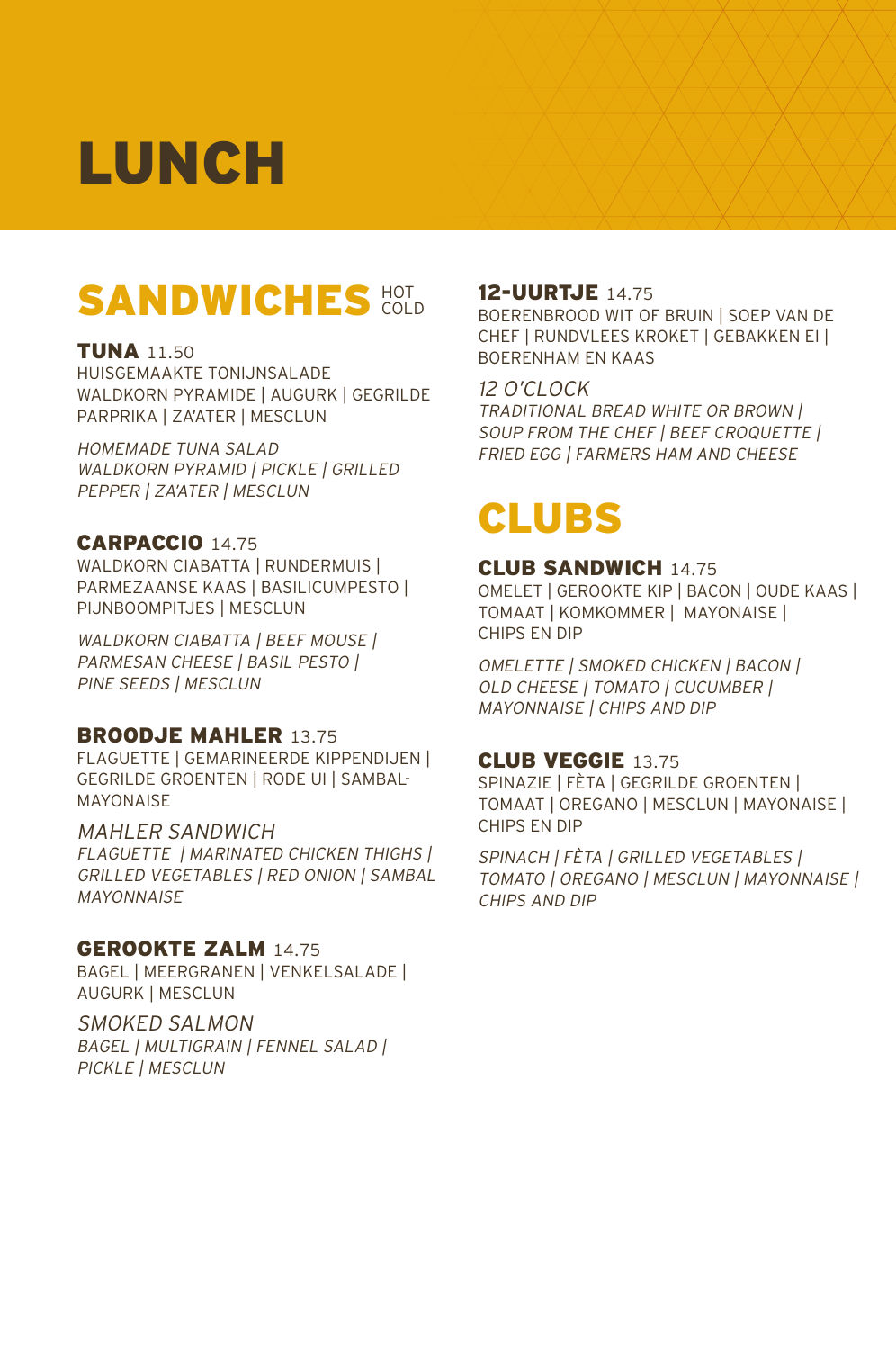## SOEP SOUP

GESERVEERD MET AMBACHTELIJK BOERENBROOD SERVED WITH TRADITIONAL BREAD

### WEKELIJKS WISSELENDE SOEP 10.00

NO WASTE | VERSPILLINGSFABRIEK | HUTTEN

SOUP OF THE DAY NO WASTE | VERSPILLINGSFABRIEK

### TOM KA KHAI 11.00

THAISE KOKOSSOEP | KIPPENDIJEN | PAKSOI | KASTANJECHAMPIGNONS | EDAMAME BOONTJES | PAKSOI | GEKOOKT EI | KROKANT GEBAKKEN UITJES

THAI COCONUT SOUP | CHICKEN THIGHS | CHESTNUT MUSHROOMS | EDAMAME BEANS | BOK CHOY | BOILED EGG | CRISPY BAKED **ONIONS** 

### WRAPS

### **SPICY 10.00**

TORTILLA | CHILIBONEN | GERASPTE KAAS | MEXICAANS GEKRUID RUNDERGEHAKT | MAÏS | TOMATENSALSA | GUACOMOLE | ROMAANSE SLA

TORTILLA | CHILI BEANS | GRATED CHEESE | MEXICAN SPICED MINCED BEEF | CORN | TOMATO SALSA | GUACOMOLE | LITTLE GEMS

### **VEGAN 9.50**

TORTILLA | KROKANTE AVOCADO WEDGES | SPINAZIE | TOMATENSALSA | GUACOMOLE | ROMAANSE SLA

TORTILLA | CRISPY AVOCADO WEDGES | SPINACH | TOMATO SALSA | GUACOMOLE | LITTLE GEMS

### **STREETFOOD**

FISH & CHIPS 15.00 GEFRITUURDE HEEKFILET | BOERENFRIET | CITROEN | RAVIGOTTESAUS

DEEP FRIED FILLET OF HAKE | FARMERS FRIES | LEMON | RAVIGOTE SAUCE

### HUISGEMAAKTE GEHAKTBAL 12.00

RUNDERGEHAKT | JUS | AMSTERDAMS ZUUR | MAYONAISE | FLAGUETTE

HOMEMADE MEATBALL MINCED BEEF | GRAVY | PICKLES | MAYONAISSE | **FLAGUETTE** 

#### MAHLERBURGER 150 GRAM | 14.75

GEGRILDE TOMAAT | GEKARAMELISEERDE UIEN | AUGURK | CHEDDAR | BBQ-SAUS

GRILLED TOMATO | CARAMELISED ONION | GHERKIN | CHEDDAR CHEESE | BARBECUE SAUCE

### **SATÉ 17.50**

GEMARINEERDE KIPPENDIJEN | ATJAR | KOMKOMMER | UDANG KROEPOEK | FRIETES

CHICKEN THIGHS | ATJAR | CUCUMBER | UDANG KROEPOEK | FRENCH FRIES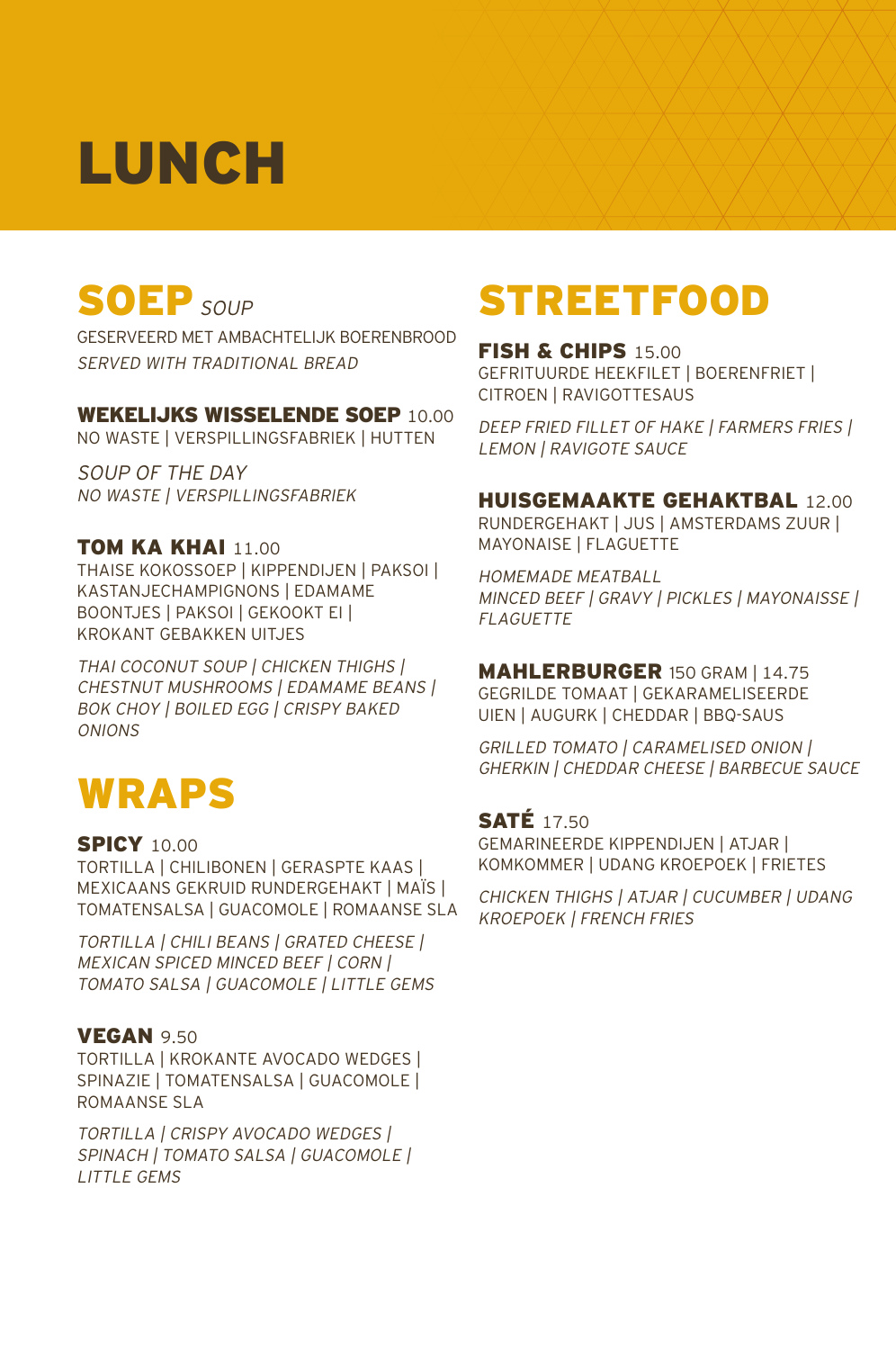### SALADES SALADS

GESERVEERD MET AMBACHTELIJK BOERENBROOD

SERVED WITH TRADITIONAL BREAD

#### CAESAR 13.00

GEKOOKT EI | PARMEZAAN | ANSJOVIS | BACON | CAESARDRESSING | CROUTONS

BOILED EGG | PARMESAN | ANCHOVIES | BACON | CAESARDRESSING | CROUTONS

- + KROKANTE KIPPENDIJEN 4.75 CRISPY CHICKEN THIGHS
- + GEROOKTE ZALM 5.75 SMOKED SALMON
- + GAMBA'S 5.75 GAMBAS

#### **CHEVRE** 15.50

CROUTON | BIETENCOMPOTE | GEKARAMELISEERDE UI | WALNOOT | TOMAAT | KOMKOMMER | VINAIGRETTE

CROUTON | BEET COMPOTE | CARAMELIZED ONION | WALNUT | TOMATO | CUCUMBER | **VINAIGRETTE** 

### **MAHLER 15.50**

AZIATISCHE BAVETTE PUNTJES | MESCLUN | GEGRILDE GROENTEN | KROKANTE UI | MADAME JEANETTE-MAYONAISE

ASIAN BAVETTE STRIPS | MESCLUN | GRILLEDVEGETABLES | CRISPY ONION | MADAME JEANETTE MAYONNAISE

### **VEGALICIOUS**

#### SANDWICH HUMMUS 11.50

WALDKORN | GEMARINEERDE KIKKERERWTEN | RODE BIET | GEGRILDE AUBERGINE | PAPRIKA | ZA'ATER

WALDKORN | MARINATED CHICKPEAS | RED BEET | GRILLED AUBERGINE | PEPPERS | ZA'ATER

#### HUISGEM. QUINOA BURGER 12.50

LENTE-UI | TOMATENCOMPOTE | SOJA-YOGHURT | PICALILLY | BOERENFRIET

HOMEMADE QUINOA BURGER SPRING ONION | TOMATO COMPOTE | SOY YOGHURT | PICCALILLY | FARMERS FRITES

### **POKÉ BOWL 15.00**

PANDAN KOKOSRIJST | SPINAZIE | EDAMAME BOONTJES | WINTERPEEN | KOMKOMMER | AVOCADO | GEMBERVLOKKEN | KIKKOMAN | WASABIMAYONAISE

PANDAN COCONUT RICE | SPINACH | EDAMAME BEANS | WINTER CARROT | CUCUMBER | AVOCADO | GINGER FLAKES | KIKKOMAN | WASABIMAYONAISE

- + GEROOKTE ZALM 5.75 SMOKED SALMON
- + GAMBA'S 5.75 GAMBAS